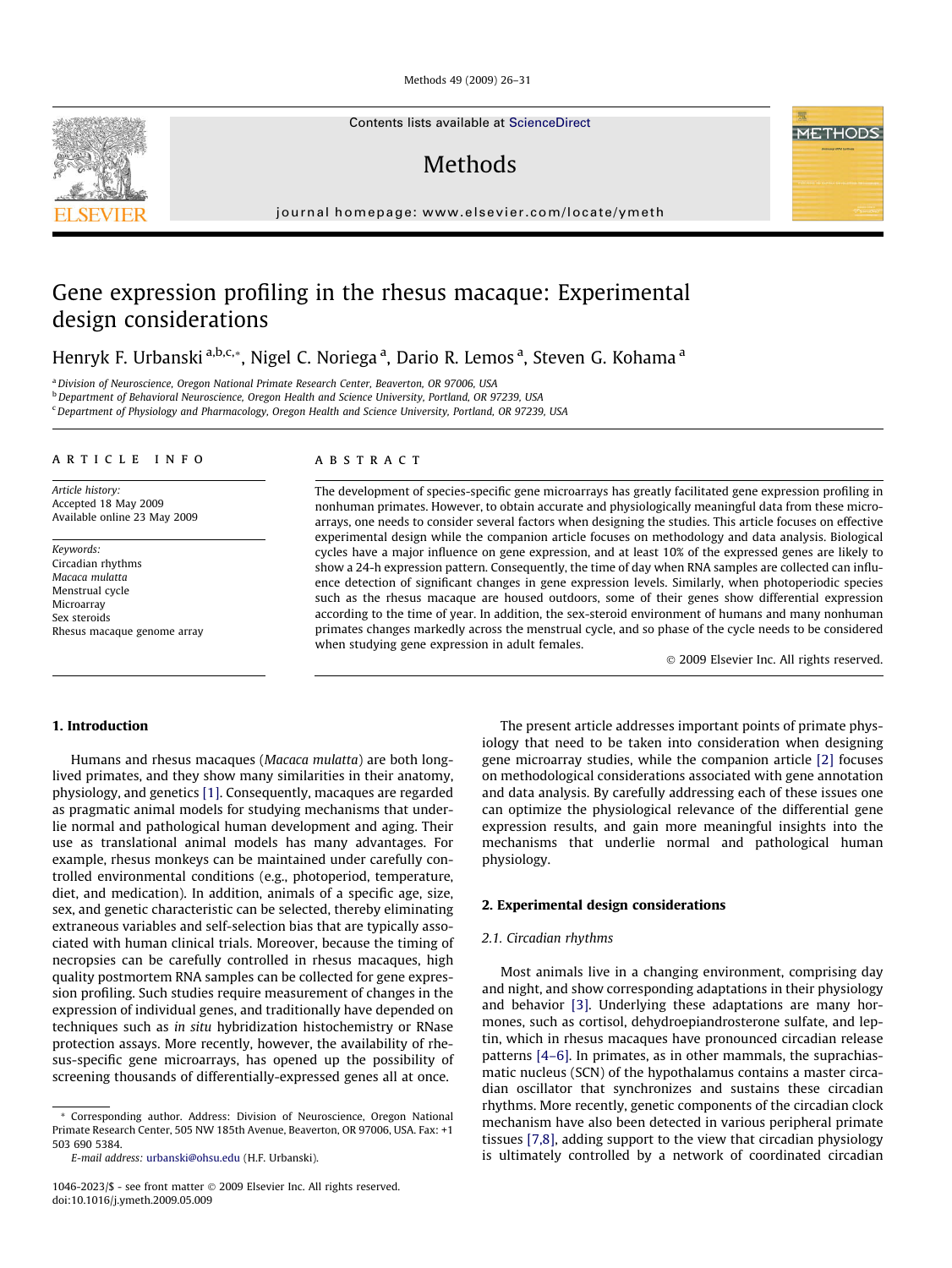oscillators, rather than by a single master clock [\[9–11\]](#page-4-0). Importantly, the findings suggest that gene profiling from many peripheral tissues could yield results specific to the time of day when the RNA is collected. The importance of this consideration is underscored by a database of circadian gene expression, which has been compiled by the Genomic Institute of the Novartis Research Foundation, at [http://expression.gnf.org/cgi-bin/circadian/index.cgi.](http://expression.gnf.org/cgi-bin/circadian/index.cgi)

We recently examined circadian gene expression in adult female rhesus macaques [\[7\].](#page-4-0) Adrenal gland RNA samples were obtained at six time points across a 24-h period, with 4-h intervals: 3:00, 7:00, 11:00, 15:00, 19:00, and 23:00 h. Total RNA was isolated from the whole left adrenal gland, and hybridizations were performed using the Affymetrix human HG\_U133A GeneChip [\[2\]](#page-4-0). Raw data from the scanner images were filtered for significant amplitude and for 24-h rhythmicity, which enabled us to identify 335 genes with robust circadian oscillation patterns. These transcripts were then organized by hierarchical clustering, using a cosine correlation for distance measure, which yielded a temporal profile of rhythmic gene expression in the adrenal gland with peaks of expression distributed throughout the 24-h cycle (Fig. 1A). Next, the phase distributions were analyzed using Cosinor analysis (available at [http://www.circadian.org/softwar.html\)](http://www.circadian.org/softwar.html). The expression profiles were grouped according to one of the six sampling times (Fig. 1B). Interestingly, the phase distributions of the various genes were not homogeneous: 72 transcripts peaked at 3:00 h, 78 transcripts at 7:00 h, 42 transcripts at 11:00 h, 32 transcripts at 15:00 h, 45 transcripts at 19:00 h, 66 transcripts at 23:00 h (Fig. 1C). Taken together these data indicate that the number of cycling transcripts increased during the dark phase, starting at around 19:00 h, and reached a maximum at 7:00 h, when the lights came on in the morning (Fig. 1C). The number of cycling transcripts reduced abruptly between 7:00 h and 11:00 h, and reached a minimum at 15:00 h. Details of the data analysis from this study were reported in Lemos et al. [\[6\],](#page-4-0) and all of the expression data, and other pertinent biological information were deposited in the gene expression omnibus (GEO) database ([http://](http://www.ncbi.nlm.nih.gov/geo/) [www.ncbi.nlm.nih.gov/geo/](http://www.ncbi.nlm.nih.gov/geo/)), with accession number: GSE2703. (ID: lemosd\_rev\_1; password: 720865595).

In summary, numerous genes in the rhesus macaque adrenal gland show a clear 24-h expression pattern. The same is probably true for other organs, as it has been estimated that at least 8–10% of the genes within an organ may show a 24-h expression pattern [\[12\]](#page-4-0). Consequently, gene expression profiles between experimental groups may show little difference if the RNA samples are collected at a time of day when the genes of interest are at the nadir of their circadian expression. Ideally, the optimal time of day for collecting RNA samples should be empirically determined for each gene of interest, and this information incorporated into the experimental design. This is particularly important when comparing gene expression profiles from a nocturnal rodent with that of a diurnal primate, such as the rhesus macaque, as data points obtained during an investigator's normal working hours would correspond to the rodent's subjective night but to the monkey's subjective day, and they so might not be directly comparable.

#### 2.2. Seasonality

In humans, seasonal variations have been reported for blood pressure, immune response, birth rate and sleep duration, as well as for behavioral traits associated with seasonal affective disorders, bulimia nervosa, anorexia and suicide [\[13–15\]](#page-4-0). Consequently, the time of year when RNA samples are collected could also have a significant impact on gene profiling data. This is likely to be even greater in rhesus macaques, because in their native habitat, in



Fig. 1. Temporal gene expression profiles in the rhesus macaque adrenal gland, emphasizing marked 24-h differences. (A) Hierarchical clustering of the 335 oscillating transcripts. Each column represents a time point and each row represents a gene. Relationships between genes are depicted as a tree, with branch length reflecting the degree of similarity in time courses between the genes. (B) Gene expression profiles showing different phases across 24 h; the data have been normalized such that the medial signal intensity for each gene across all time points is 0. (C) Distribution of cycling transcripts across 24 h. In all panels the white and black bars represent day and nighttime, respectively (figure taken from Ref. [\[7\],](#page-4-0) with permission, Copyright 2006, The Endocrine Society).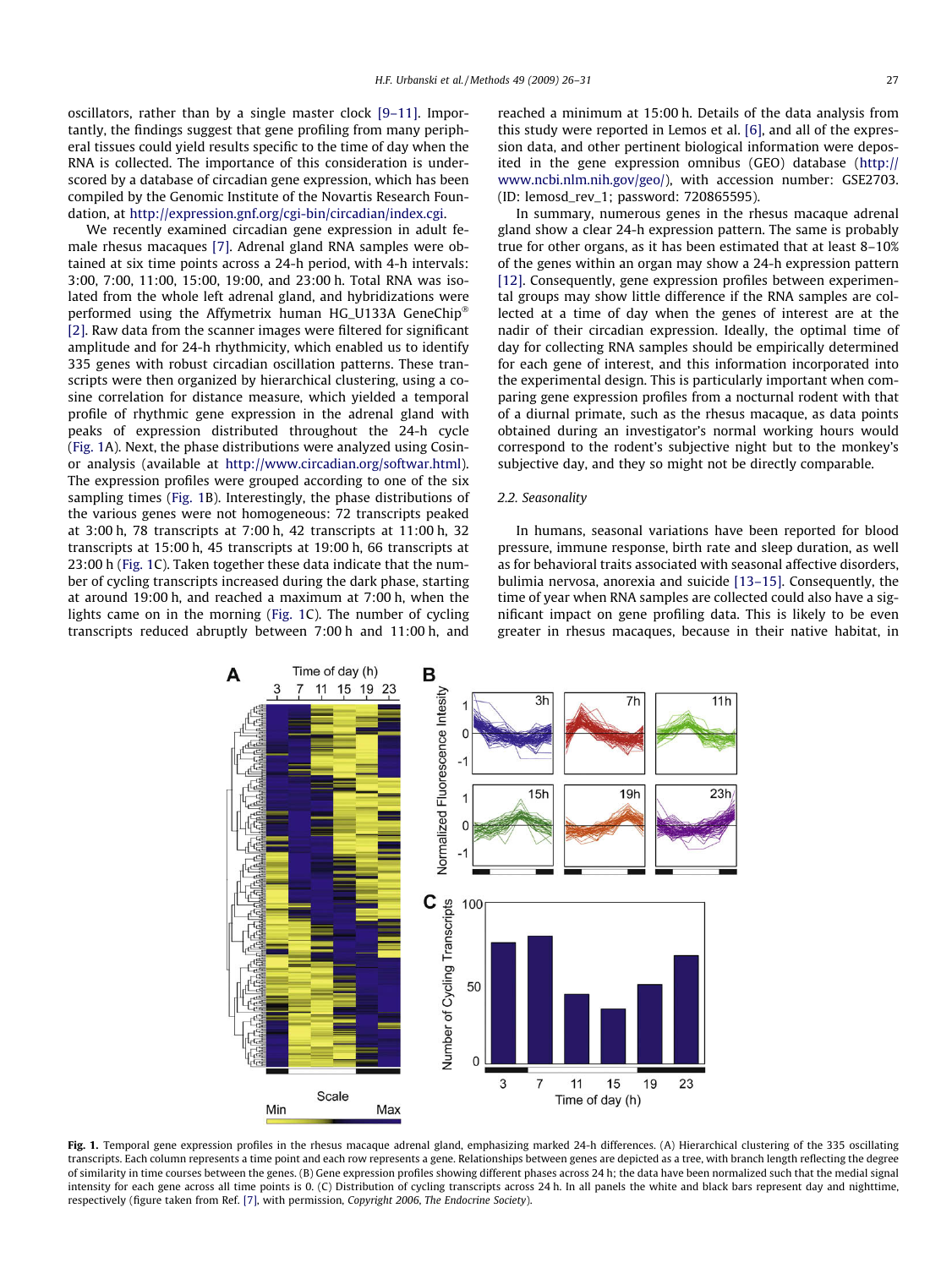<span id="page-2-0"></span>Northern India and China, these monkeys are short-day seasonal breeders. They restrict their breeding activity to the fall and winter, thereby ensuring that their offspring are born when environmental conditions are more favorable for survival, in the late spring and summer. Not only are their circulating sex-steroid hormone levels affected by changes in day length (Fig. 2, left and right panels), but so also are their gene expression profiles in target organs such as the adrenal gland.

We recently examined this phenomenon in ovariectomized rhesus macaques [\[16\],](#page-4-0) which were maintained for 10 weeks under either short winter photoperiods (8L:16D), medium spring/fall photoperiods (12L:12D), or long summer photoperiods (16L:8D). As in the circadian rhythm study described in Section [2.1,](#page-0-0) total RNA was isolated from whole adrenal glands, and hybridizations were performed using the Affymetrix human HG\_U133A Gene-Chip<sup>®</sup> [\[2\]](#page-4-0). Data from individual microarrays were normalized using MAS 5.0 global scaling. Expression analysis was performed using GeneSifter software (Geospiza, Inc., Seattle, WA, USA) and showed that the expression of many functionally clustered genes was differentially influenced by the different photoperiods [\(Fig. 3](#page-3-0)). In particular, we observed significant differences in the expression of genes involved in development, lipid synthesis and metabolism, and immune response; these differences were corroborated using real-time PCR [\[2\]](#page-4-0). These data suggest that the primate adrenal gland undergoes both structural and functional changes as an adaptive response to long-term exposure to both short and long photoperiods. On the one hand, the findings provide a new perspective on the effects of seasonal variations in photoperiod on primate behavior, physiology and gene expression, which may have clinical implications for the treatment of seasonal disorders in humans. On the other hand, they highlight a potential environmental variable that could bias primate gene profiling studies, unless appropriate measures are taken to control for them.

### 2.3. Hormone effects in the brain

Microarray analyses indicate that ovarian steroid hormones have dramatic effects on gene regulation in peripheral target tissues [\[17,18\]](#page-5-0), as well as in the brain [\[19–23\]](#page-5-0). However, applying such studies to the brain of primates is challenging because of several factors. Not only is the level of gene expression in the primate brain relatively low compared to peripheral tissues [\[24\]](#page-5-0), the magnitude of the changes is relatively small in heterogeneous neuronal populations [\[25\]](#page-5-0). Other significant considerations are the inherent genetic and physiological variability associated with an out-bred animal model, as well as limited access and high costs of requirements for primate studies. Despite these obstacles, some attempts with microarray studies have recently been made to elucidate the influence of adrenal [\[26\]](#page-5-0) and ovarian steroids [\[27,28\]](#page-5-0) on gene expression in the nonhuman primate brain. Note, these earlier studies were conducted before monkey-specific microarrays had been developed and, therefore, they had to rely on the use of human arrays; these are inherently less sensitive when used in nonhuman primates because of the inter-species variation in gene sequences [\[29,30\].](#page-5-0) Nevertheless, these same human microarrays form the annotation base for the current version of the Rhesus macaque genome array, which is discussed in more detail in the associated article [\[2\]](#page-4-0).



Fig. 2. Representative circulating reproductive hormone profiles of three adult female rhesus macaques, collected at least once every 2 days for 60-70 days. The animals were either maintained under fixed photoperiods comprising 12 h of light per day (12L:12D), or were exposed to long summer day lengths comprising 18 h of light per day (18L:6D, for 50 days prior to measurement of the hormone concentrations). The plasma/serum samples were assayed for luteinizing hormone (LH), estradiol and progesterone concentrations, and periods of menstruation were recorded (shaded vertical bars). Note the marked changes in sex-steroid concentrations that occur across the menstrual cycle (left panels), with estradiol peaking during the late follicular phase and progesterone peaking during the mid-luteal phase. After menopause, the animals stop cycling and their sex-steroid concentrations become basal while LH concentrations become markedly elevated (middle panels). Although long-term exposure of rhesus macaques to long photoperiods also causes their sex-steroid concentrations to become basal, LH concentrations do not become hyper-elevated; instead they remain very low (right panels) (data adapted from Refs. [\[32\]](#page-5-0) and [\[33\]](#page-5-0)).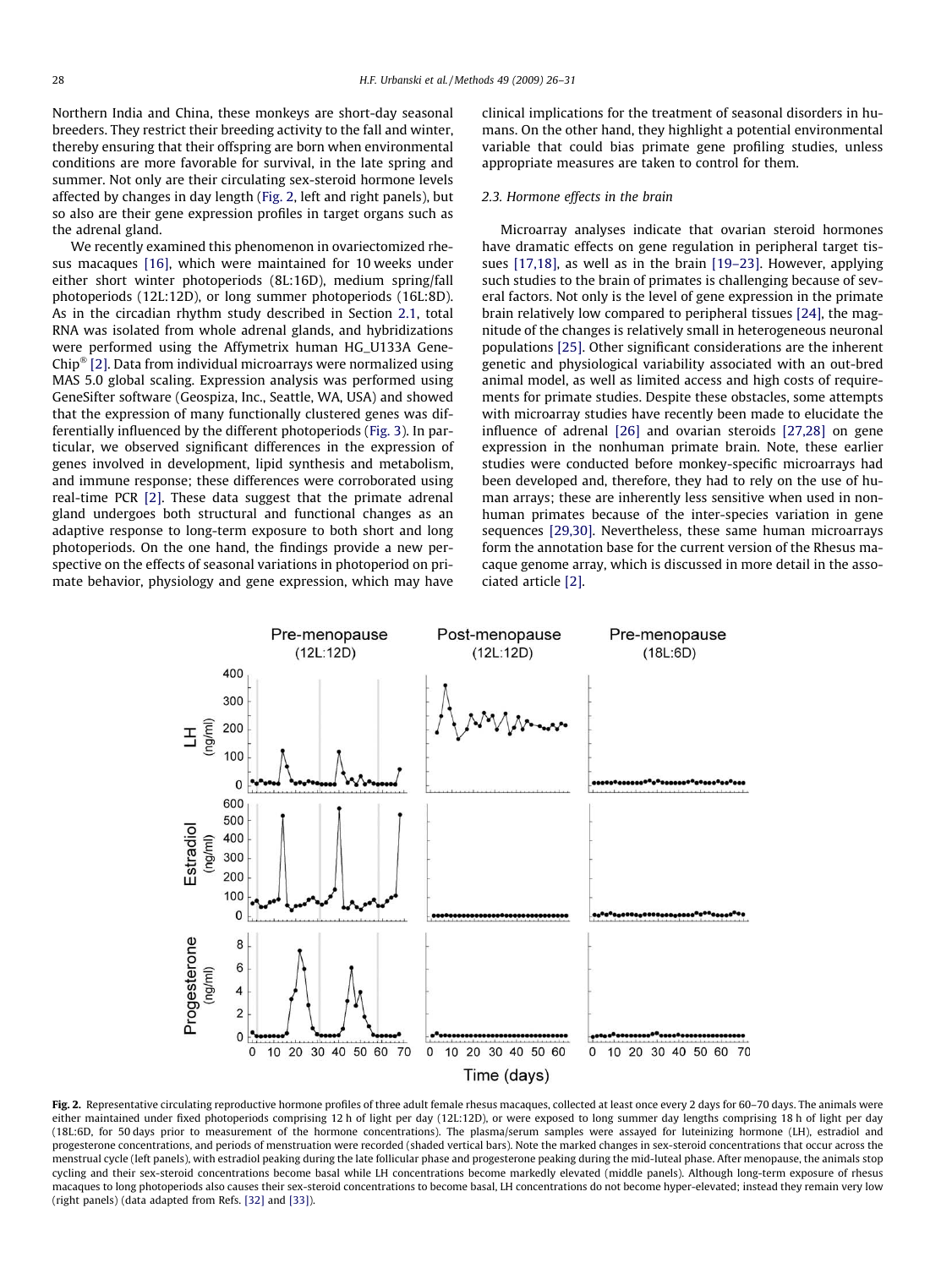<span id="page-3-0"></span>

Fig. 3. Effect of day length on adrenal gland gene expression in the rhesus macaque. Ovariectomized animals were maintained under short winter photoperiods (8L:16D), spring/summer photoperiods (12L:12D), or long summer photoperiods (16L:8D), for 10 weeks. Adrenal gland RNA was hybridized to the Affymmetrix human HG\_U133A GeneChip®, and the data were analyzed using the algorithm MAS 5.0. (A) Functional clustering of genes found to be differentially expressed between 8L:16D and 12L:12D photoperiodic exposures. (B) Functional clustering of genes found to be differentially expressed between 12L:12D and 16L:8D photoperiodic exposures. These data emphasize that photoperiod or season may significantly affect the level of gene expression in rhesus macaques (data adapted from Ref. [\[16\]\)](#page-4-0).

Although a comparison of gene regulation between cortical regions has been reported in the primate [\[31\]](#page-5-0), to the best of our knowledge no previous studies have comprehensively examined ovarian hormone effects on gene regulation in both classical neuroendocrine targets (the arcuate nucleus of the hypothalamus) and extra-hypothalamic brain regions (amygdala and hippocampus) of the primate. Our study examined hormone effects under normative physiological conditions: i.e., across the different phases of the menstrual cycle in adult rhesus macaques. As illustrated in [Fig. 2](#page-2-0) [\[32,33\]](#page-5-0), there are three distinct phases of the primate menstrual cycle: (1) The early follicular phase (EF), characterized by low levels of estrogen (E) and progesterone (P); (2) The late follicular (LF) periovulatory surge, which is associated with the rapid rise and fall of E; and (3) The mid-luteal phase (ML), which is characterized by elevated levels of P. However, because of the within-animal variation and the fluctuation of hormone levels during the cycle, capturing animals in exactly the same phase can be challenging. Even with the aid of daily menses checks and hormonal assays, it was not possible to sample animals at exactly the same phase of their menstrual cycle. Finally, when this study was conducted the rhesus macaque-specific GeneChips<sup>®</sup> were commercially unavailable, and so the Affymetrix human HU133-plus 2.0 microarray platform was used instead [\[34\].](#page-5-0)

Web-based software (GeneSifter) was used to perform 2-way ANOVA, in order to define a significant ( $p < 0.05$ ) effect of brain region, the menstrual cycle phase, or any region by phase interaction. Threshold levels of 1.2-, 1.5-, 1.8-, 2-, 3-, and 4-fold change identified 24,636, 7776, 3519, 2341, 646, and 269 candidate genes, respectively, that could be reasonably organized for further analysis. We also found that without fold-change criteria increasing the p-value cutoff from significant ( $p < 0.05$ ), to highly significant ( $p$  < 0.01), to very highly significant ( $p$  < 0.001), did not greatly diminish the number of candidate genes.

The primary finding was that the subtle effects of steroid hormone changes across the menstrual cycle were outweighed by the larger, significant differences in gene expression due to tissue-specific effects in the three experimental brain regions. Another way to examine the complexities of the multivariate data is to use Principal Components Analysis (PCA), which is another program offered in the GeneSifter suite. PCA reduces the complexities of the dataset, with the first principal components axis accounting for the majority of the variance in the data, the second principal component, which is arranged orthogonally to the first axis, accounts for as much of the remaining variation as is possible, and the process is repeated for each successive principal component. While PCA can generate several principal axes to better define the data, GeneSifter focuses on the first and second axis only. For example, in the menstrual cycle study the first component axis revealed a clear separation of the arcuate from both the amygdala and hippocampus, whereas the latter two regions were defined by the second principal components axis. The effect of the phase of the cycle (EF, LF, ML) remained tightly grouped within each brain region, with no overlap (Fig. 4).

A pattern of tissue-specific gene regulation was observed for many genes in the arcuate nucleus, when compared to the amygdala and hippocampus. Therefore, it should not be surprising that with well-known phenotypically-characterized neuronal populations in the arcuate nucleus, such as the dopaminergic and opioidergic neurons, there is a higher level of tyrosine hydroxylase and



Fig. 4. Principal components analysis of the effect of menstrual cycle phase on gene regulation in the amygdala (amyg), arcuate nucleus (arc) and hippocampus (hpc). Expression between hypothalamic (arc) and extra-hypothalamic (amyg, hpc) regions was distinguishable along the first principal components axis, whereas the amyg and hpc were clearly separated along the second axis. Thus, the effect of brain region dominated gene expression patterns. EF = early follicular phase, LF = late follicular phase, ML = mid-luteal phase.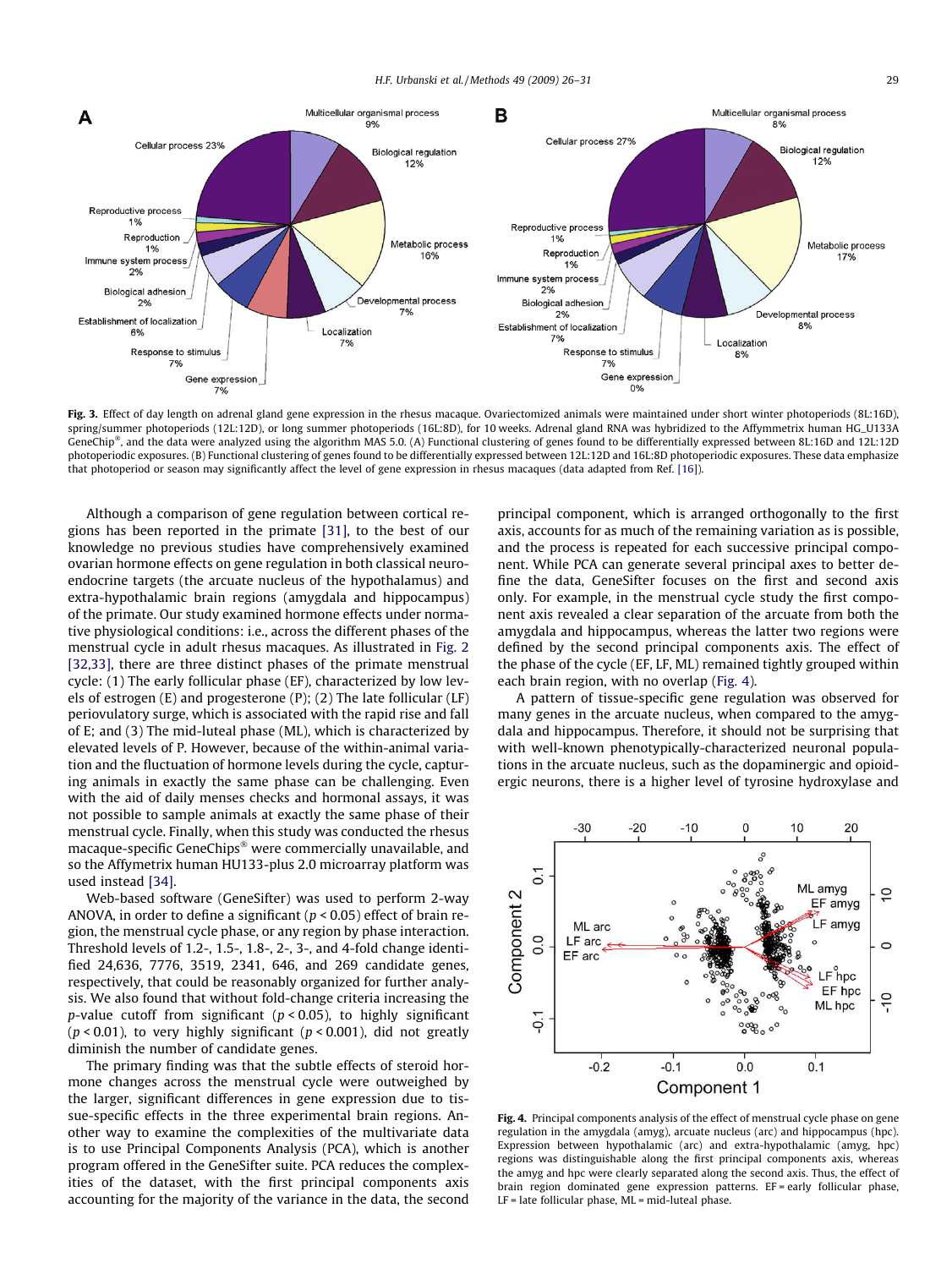<span id="page-4-0"></span>pro-opiomelanocortin mRNA expression, respectively. Similarly, as hypothesized because the steroid-regulated hypothalamus is a component of the hypothalamo–pituitary–gonadal axis, relatively high levels of estrogen receptor 1 and androgen receptor were also observed, as well as fibronectin, an estrogen-regulated extracellular matrix protein [\[35\].](#page-5-0) Conversely, genes associated with the mechanisms of learning and memory, such as CAM Kinase II and several genes of the glutamatergic system (which regulates transmission mediated by the excitatory amino acid glutamate), were found to be highly expressed in the hippocampus [\[36\]](#page-5-0).

Because of the individual variability in macaque cycle profiles, it was difficult to obtain animals during exactly the same phases of the menstrual cycle. To overcome this problem we have also employed an alternate strategy for studying the influence of sex steroids on gene expression, namely, bilateral ovariectomy followed by hormone replacement therapy (HRT) [\[37\]](#page-5-0). Ovariectomized, adult rhesus macaques were either given: (1) no HRT, or (2) received supplemental estrogen for 4 weeks, or (3) estrogen for 4 weeks and estrogen plus progesterone during the last 2 weeks of treatment. This artificial cycle maintained physiological levels of steroids, which were less variable than in normal menstrual cycles, providing a more stable hormonal treatment milieu within each treatment group. Gene regulation was examined in the same brain regions as those in the menstrual cycle study. However, this study was performed using the recently-developed Affymetrix GeneChip<sup>®</sup> Rhesus macaque genome array. As in the menstrual cycle study described above, the goal of this study was to examine the effects of HRT on gene regulation in the hypothalamus, amygdala and hippocampus.

Employing the GeneSifter software, we again tested with a 2 way ANOVA, for the effect of tissue region by hormone treatment. At the p < 0.05 level, and invoking the Benjamini–Hochberg correction for false discovery rate, threshold levels of 1.2-, 1.5-, 1.8-, 2-, 3-, and 4-fold change identified 21,317, 6609, 2806, 1809, 427 and 160 candidate genes, respectively. PCA (data not shown) revealed that the hypothalamus separated from the other regions along the first principal component. Interestingly, only the amygdala in the ovariectomized untreated group was markedly separated from the rest of the treatment groups in the amygdala and hippocampus, along the second component axis.

Once candidate genes have been identified, bioinformatic approaches can be used to organize the data by genes that share common biological or mechanistic processes. To this end the GeneSifter program offers Gene Ontology or KEGG (Kyoto Encyclopedia of Genes and Genomes), which graphically organizes the data into pathways and biological processes. The significance of these pathways is determined using a z-score, which identifies ontology terms or pathways that are significantly over-represented or under-represented on the microarray [\[38\]](#page-5-0). For this particular study, significant z-scores were determined primarily for the neuroactive ligand–receptor interaction, GnRH signaling pathway, MAPK signaling pathway, calcium signaling pathway, axon guidance and gap junction (Table 1). This reduction of the candidate gene list into more manageable functional groups facilitates interpretation of the data in mechanistic terms.

#### 3. Closing remarks

Because of their close genetic similarity to humans, rhesus macaques represent excellent animal models for gene profiling studies, using comprehensive species-specific microarrays. However, there are potential pitfalls with this new technology, which can affect validity of the results. Data from our rhesus macaque gene expression studies emphasize the importance of experimental designs that control for changes in hormonal milieu. This

#### Table 1

Examples of a few of the KEGG pathways (25 in total), in which genes that were affected by HRT treatment, brain region or the interaction (2-way ANOVA,  $p < 0.05$ ,  $3\times$  change) are significantly over-represented. "Array" indicates the number of specific pathway genes that were represented on the genome array.

| KEGG pathway                            | Genes | Array | z-Score |
|-----------------------------------------|-------|-------|---------|
| Neuroactive ligand-receptor interaction | 16    | 198   | 6.27    |
| GnRH signaling                          |       | 69    | 4.84    |
| <b>MAPK</b> signaling                   |       | 150   | 2.35    |
| Calcium signaling                       | 6     | 133   | 2.08    |
| Axon guidance                           | 5     | 79    | 2.75    |
| Gap junction                            | 5     | 69    | 3.11    |
| Adherens junction                       | 4     | 58    | 2.65    |
| ERB signaling                           |       | 62    | 2.49    |

is especially pertinent when studying females, as many of their hormones are influenced by the phase of the menstrual cycle and menopausal status, and also vary seasonally and across the 24-h day.

#### Acknowledgments

This work was supported by National Institutes of Health grants: AG029612, HD029186, and RR000163. All of the gene microarray assays were performed in the Affymetrix Microarray Core of the Gene Microarray Shared Resource at OHSU.

#### References

- [1] R.A. Gibbs, J. Rogers, M.G. Katze, R. Bumgarner, G.M. Weinstock, E.R. Mardis, K.A. Remington, R.L. Strausberg, J.C. Venter, R.K. Wilson, M.A. Batzer, C.D. Bustamante, E.E. Eichler, M.W. Hahn, R.C. Hardison, K.D. Makova, W. Miller, A. Milosavljevic, R.E. Palermo, A. Siepel, J.M. Sikela, T. Attaway, S. Bell, K.E. Bernard, C.J. Buhay, M.N. Chandrabose, M. Dao, C. Davis, K.D. Delehaunty, Y. Ding, H.H. Dinh, S. Dugan-Rocha, L.A. Fulton, R.A. Gabisi, T.T. Garner, J. Godfrey, A.C. Hawes, J. Hernandez, S. Hines, M. Holder, J. Hume, S.N. Jhangiani, V. Joshi, Z.M. Khan, E.F. Kirkness, A. Cree, R.G. Fowler, S. Lee, L.R. Lewis, Z. Li, Y.S. Liu, S.M. Moore, D. Muzny, L.V. Nazareth, D.N. Ngo, G.O. Okwuonu, G. Pai, D. Parker, H.A. Paul, C. Pfannkoch, C.S. Pohl, Y.H. Rogers, S.J. Ruiz, A. Sabo, J. Santibanez, B.W. Schneider, S.M. Smith, E. Sodergren, A.F. Svatek, T.R. Utterback, S. Vattathil, W. Warren, C.S. White, A.T. Chinwalla, Y. Feng, A.L. Halpern, L.W. Hillier, X. Huang, P. Minx, J.O. Nelson, K.H. Pepin, X. Qin, G.G. Sutton, E. Venter, B.P. Walenz, J.W. Wallis, K.C. Worley, S.P. Yang, S.M. Jones, M.A. Marra, M. Rocchi, J.E. Schein, R. Baertsch, L. Clarke, M. Csürös, J. Glasscock, R.A. Harris, P. Havlak, A.R. Jackson, H. Jiang, Y. Liu, D.N. Messina, Y. Shen, H.X. Song, T. Wylie, L. Zhang, E. Birney, K. Han, M.K. Konkel, J. Lee, A.F. Smit, B. Ullmer, H. Wang, J. Xing, R. Burhans, Z. Cheng, J.E. Karro, J. Ma, B. Raney, X. She, M.J. Cox, J.P. Demuth, L.J. Dumas, S.G. Han, J. Hopkins, A. Karimpour-Fard, Y.H. Kim, J.R. Pollack, T. Vinar, C. Addo-Quaye, J. Degenhardt, A. Denby, M.J. Hubisz, A. Indap, C. Kosiol, B.T. Lahn, H.A. Lawson, A. Marklein, R. Nielsen, E.J. Vallender, A.G. Clark, B. Ferguson, R.D. Hernandez, K. Hirani, H. Kehrer-Sawatzki, J. Kolb, S. Patil, L.L. Pu, Y. Ren, D.G. Smith, D.A. Wheeler, I. Schenck, E.V. Ball, R. Chen, D.N. Cooper, B. Giardine, F. Hsu, W.J. Kent, A. Lesk, D.L. Nelson, W.E. O'brien, K. Prüfer, P.D. Stenson, J.C. Wallace, H. Ke, X.M. Liu, P. Wang, A.P. Xiang, F. Yang, G.P. Barber, D. Haussler, D. Karolchik, A.D. Kern, R.M. Kuhn, K.E. Smith, A.S. Zwieg, Science 316 (2007) 222–234.
- [2] N.C. Noriega, S.G. Kohama, H.F. Urbanski, Methods 49 (2009) 70–77.
- [3] J.S. Takahashi, F.W. Turek, R.Y. Moore (Eds.), Circadian Clocks, Kluwer Academic/Plenum Publishers, New York, 2001.
- [4] H.F. Urbanski, J.L. Downs, V.T. Garyfallou, J.A. Mattison, M.A. Lane, G.S. Roth, D.K. Ingram, Ann. N.Y. Acad. Sci. 1019 (2004) 443–447.
- J.L. Downs, H.F. Urbanski, J. Endocrinol. 190 (2006) 117-127.
- [6] J.L. Downs, J.A. Mattison, D.K. Ingram, H.F. Urbanski, Neurobiol. Aging 29 (2008) 1412–1422.
- [7] D.R. Lemos, J.L. Downs, H.F. Urbanski, Mol. Endocrinol. 20 (2006) 1164–1176.
- [8] B.D. Sitzmann, D.R. Lemos, M.A. Ottinger, H.F. Urbanski, Neurobiol. Aging [Epub ahead of print] PubMed PMID: 18614257.
- [9] A. Balsalobre, Cell Tissue Res. 309 (2002) 193–199.
- [10] S. Yamazaki, R. Numano, A.M. Hida, R. Takahashi, M. Ueda, G.D. Block, Y. Sakaki, M. Menaker, H. Tei, Science 288 (2000) 682–685.
- [11] S.M. Reppert, D.R. Weaver, Nature 418 (2000) 935–941.
- [12] K.F. Storch, O. Lipan, I. Leykin, N. Viswanathan, F.C. Davis, W.H. Wong, C.J. Weitz, Nature 417 (2002) 78–83.
- [13] T.A. Wehr, J. Biol, Rhythms 16 (2001) 348–364.
- [14] F.H. Bronson, J. Biol, Rhythms 19 (2004) 180–192.
- [15] M.A. Hofman, Biol. Rev. 79 (2004) 61–77.
- [16] D.R. Lemos, J.L. Downs, M.N. Raitiere, H.F. Urbanski, J. Endocrinol. 201 (2009) 275–285.